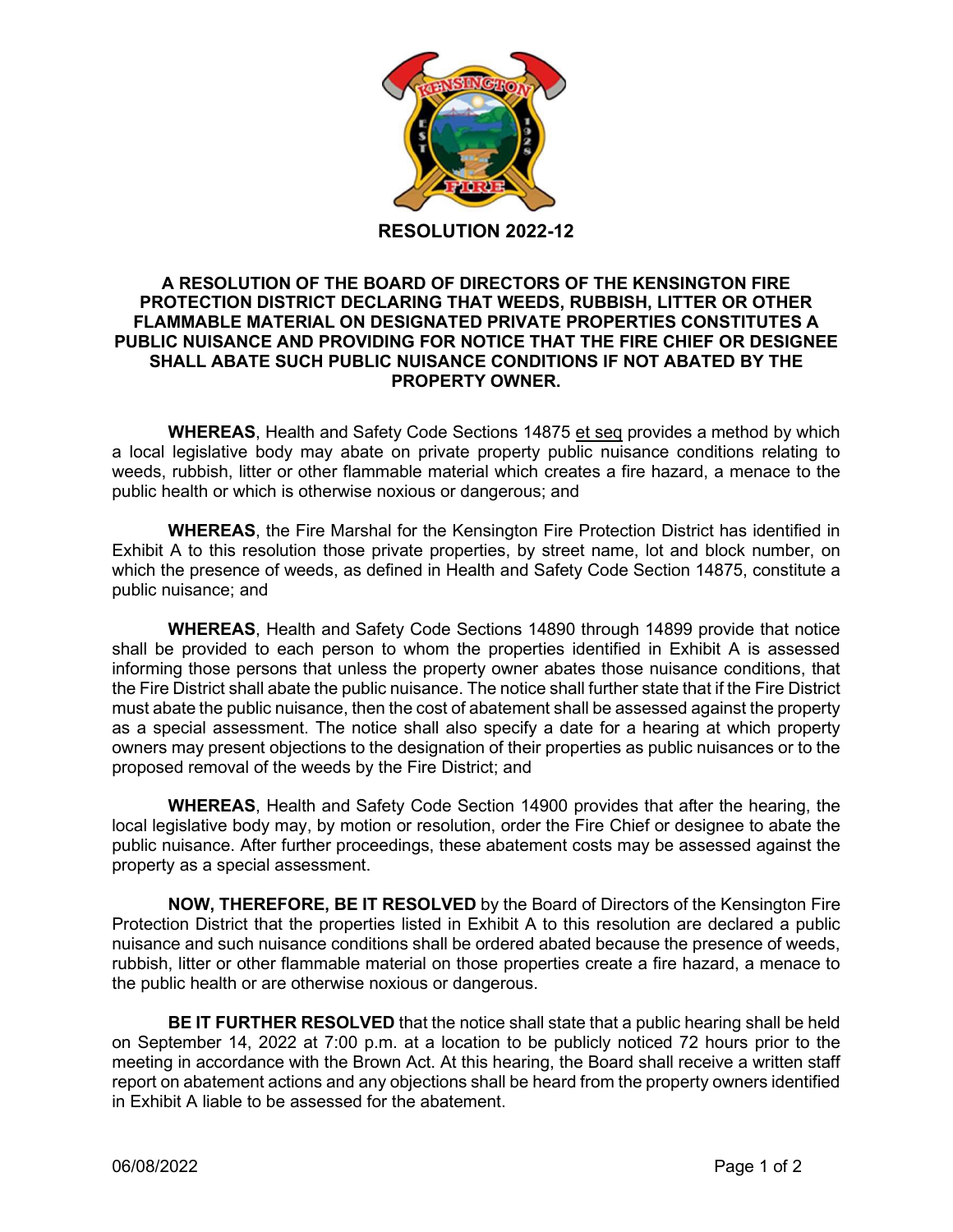The foregoing resolution was duly adopted at a regular meeting of the Kensington Fire Protection District on the  $8<sup>th</sup>$  day of June 2022 by the following vote of the Board.

\*\*\*\*\*\*\*\*\*\*\*\*\*

**AYES: NOES: ABSENT: ABSTAIN:**

> $\overline{\phantom{a}}$  , where  $\overline{\phantom{a}}$  , where  $\overline{\phantom{a}}$  , where  $\overline{\phantom{a}}$ **Larry Nagel, President**

 $\overline{\phantom{a}}$  , which is a set of the set of the set of the set of the set of the set of the set of the set of the set of the set of the set of the set of the set of the set of the set of the set of the set of the set of th **Janice Kosel, Secretary**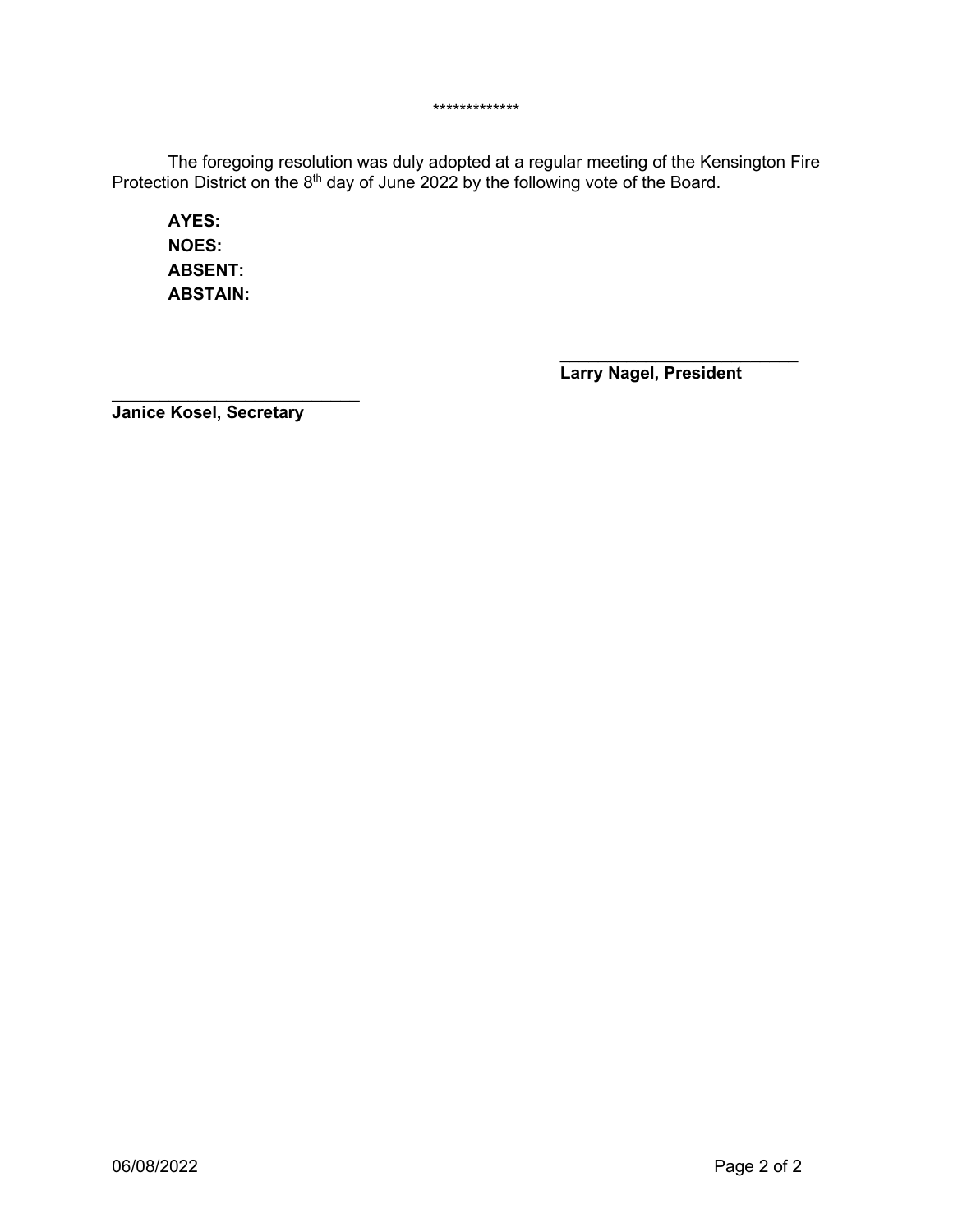## **EXHIBIT A**

## **As of 5/31/22**

Kensington Fire Protection District List of Real Property Constituting Public Nuisances

| <b>APN</b>  | <b>Street Address</b>      |
|-------------|----------------------------|
| 572-232-023 | 23 Anson Way               |
| 572-232-017 | 47 Anson Way               |
| 570-050-027 | 243 Arlington Avenue       |
| 570-253-001 | Vacant lot Beloit Avenue   |
| 570-253-002 | Vacant lot Beloit Avenue   |
| 570-253-003 | Vacant lot Beloit Avenue   |
| 570-253-004 | Vacant lot Beloit Avenue   |
| 570-253-005 | Vacant lot Beloit Avenue   |
| 570-253-006 | Vacant lot Beloit Avenue   |
| 570-203-012 | 285 Colgate Avenue         |
| 571-140-002 | 760 Coventry Road          |
| 571-160-001 | 520 Coventry Road          |
| 572-080-017 | 10 Garden Drive            |
| 572-231-010 | 18 Highgate Road           |
| 572-170-006 | 38 Highgate Road           |
| 572-170-011 | 48 Highgate Road           |
| 570-251-020 | Vacant lot Los Altos Drive |
| 570-251-021 | Vacant lot Los Altos Drive |
| 570-251-019 | 298 Los Altos Drive        |
| 571-180-011 | 87 Richardson Road         |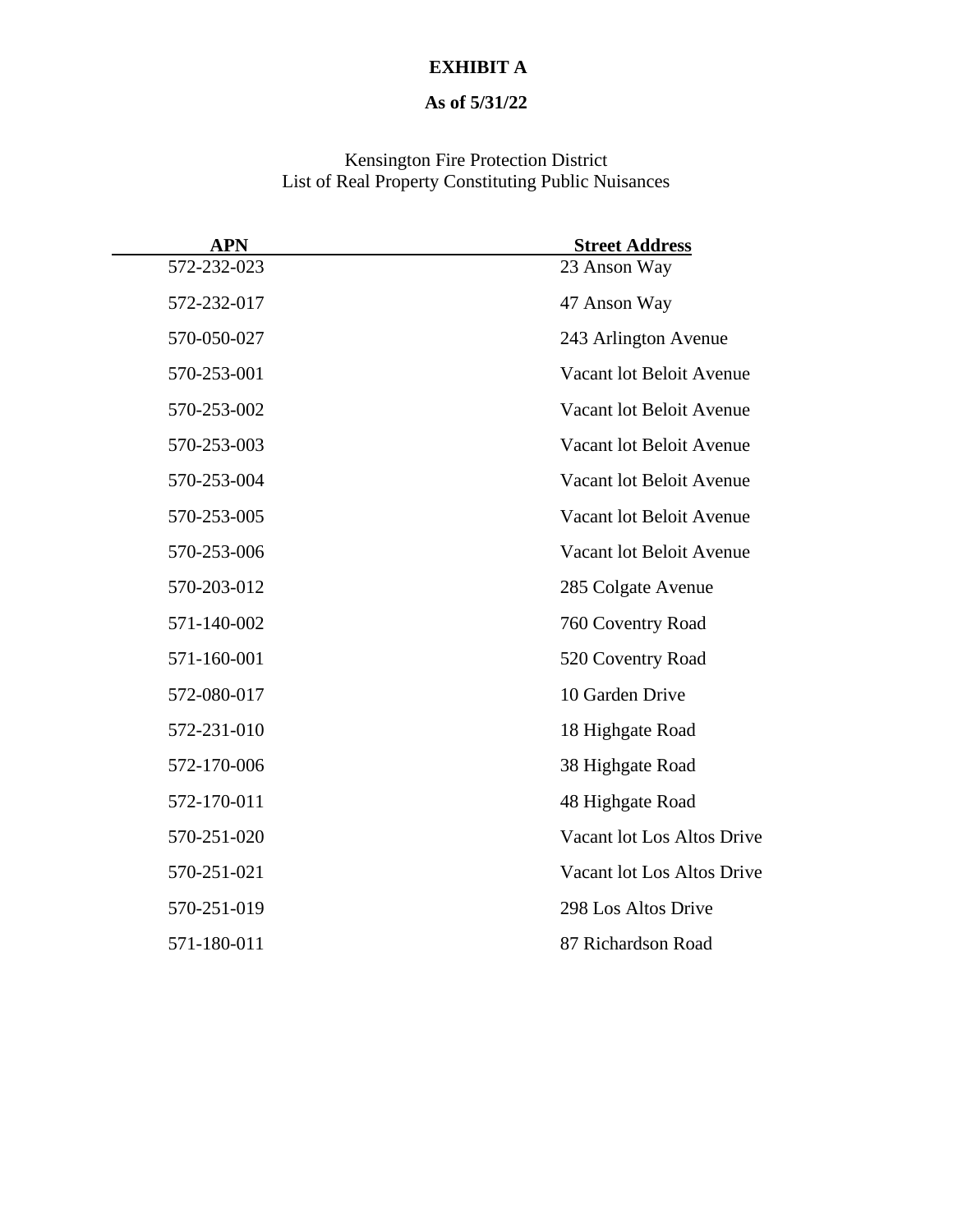

# **COURTESY REMINDER**

# **REMOVE WILDFIRE HAZARDS**

March 15, 2022

Dear Property Owner,

Please take a moment to read this important information as it reflects the commitment and responsibility of the City of El Cerrito/Kensington Fire Department in our continuing efforts to keep our community safe from fire. **This responsibility could have a fiscal impact on you, as a property owner in the communities of El Cerrito/Kensington.**

El Cerrito Municipal Code, Chapter 8.34-Nuisance Abatement, provides information regarding definition(s), responsibility, condition (s), notice(s), hearing(s), abatement(s), cost(s) used for the purpose of abating a public nuisance.

All properties are required to be *COMPLETELY CLEARED* by April 15th of each year and **are required to meet the adopted vegetation standards at all times.** Fire potential within our community and throughout communities within California are no longer seasonal occurrences. The importance of yearround vegetation management on all properties within El Cerrito and Kensington is critical. Our community is unique and fire safety is an important issue to us all. Purposeful agency action and community involvement is central. Strength that exists in numbers facilitates accomplishing small measures of a big picture solution. This is supported and encouraged throughout all levels of community leadership and initiates with a grass roots approach and a "can-do" attitude. A communal effort, coupled with the willingness to create a safer environment is at the center of these preventative measures.

This letter serves as our annual reminder to you as the property owner to have your property cleared of all flammable vegetation and accumulations of combustible materials that constitute a fire hazard **by April 15, 2022.**

If your property contains a rental unit(s) and the tenant(s) are responsible for maintenance and upkeep, it is your obligation to advise them of the City's/District's requirements. Be aware that failure of the tenant(s) to comply does not remove the responsibility for compliance by the property owner.

**Inspections by the Fire Department will begin the third week of April 2022. Properties not in compliance will be subject to violations and penalties in the manner provided within local ordinance relating to fire hazard abatement or such other manner as authorized by state or local law.**

The following are declared to be public nuisances (8.34.040) within the limits of the city and it shall be the responsibility of the owner, occupant, agent or person having charge of the property, upon which such nuisance exist, to abate such nuisances at his or her own expense whenever they may exist: Overgrown vegetation: Causing detriment to neighbor properties or causing a fire hazard.

Dead, decayed, diseased or hazardous trees, weeds, and other vegetation: Constituting a danger to public safety and welfare or detrimental to nearby property.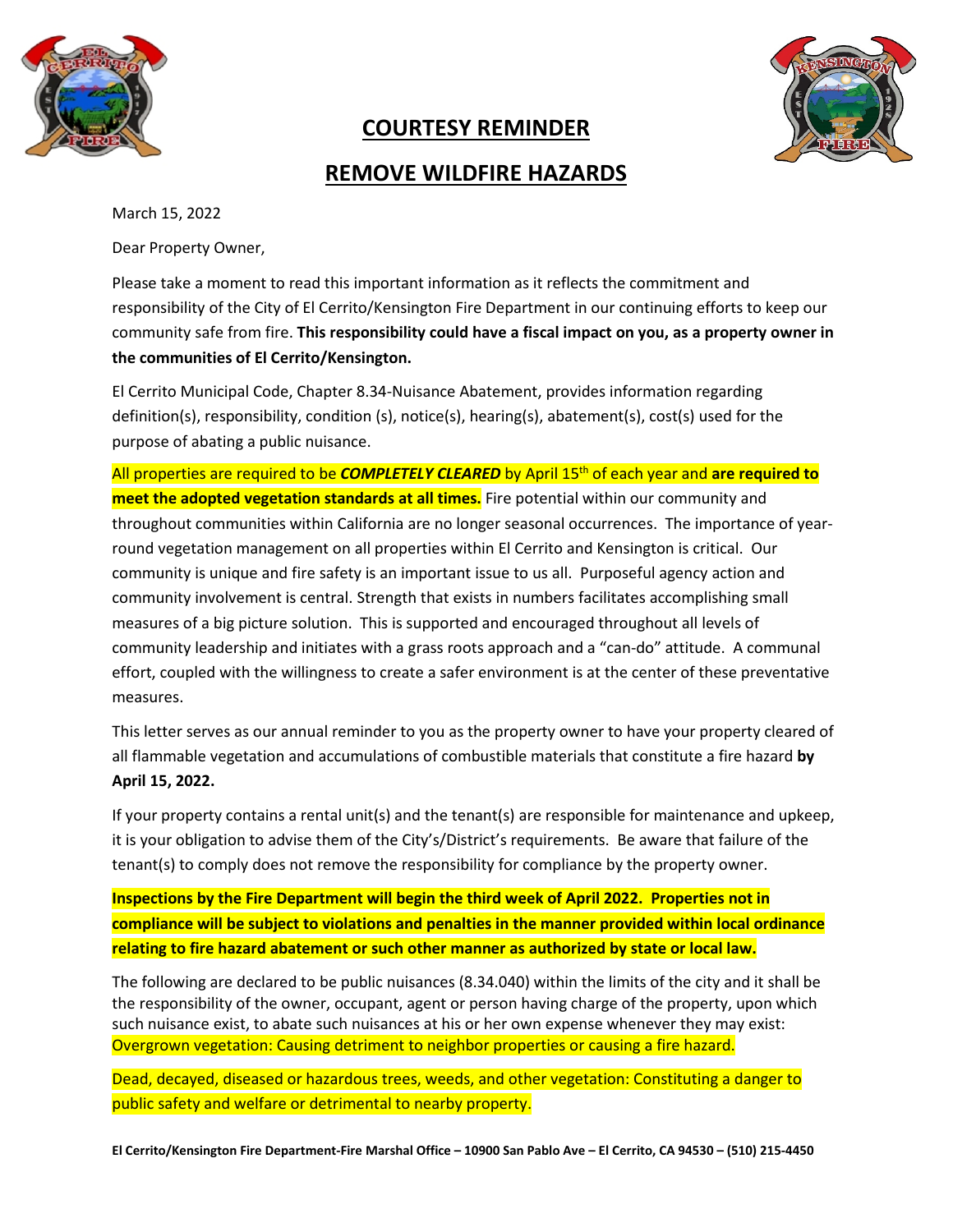



#### **CUTTING CRITERIA:**

- a. Dried weeds, grasses, brush shall be cut and maintained to a height of **no more than six (6") inches** for a minimum of thirty (30') feet around structure. Note: 100' feet minimum if in identified wildland urban interface (WUI) area OR Very High Fire Hazard Severity Zone (VHFHSZ).
- b. Exception: Single specimens, ornamental shrubbery or similar plants used for ground covers, provided they do not form a means of rapidly transmitting fire from the native growth to a structure.
- c. All parcels **under 3 acres** in size and **all vacant parcels** shall be **completely cut**, including areas around fences.
- d. Dead or dying trees shall be cut down and removed or chipped.
- e. **Trim tree branches** a minimum of ten (10') feet away from roofs or chimneys and **up six (6') feet from the ground.**
- f. **Remove all combustible rubbish, trash, and debris.**

#### **PROPERTY OWNER:**

If you wish to have work performed by private contractors, the Fire Department has vendors they have used to perform this type of work (email fpo@ci.el-cerrito.ca.us). The El Cerrito/Kensington Fire Department does not endorse or imply any recommendation for the use of a specific contractor.

For further information on El Cerrito Code sections visit the City's website at:

<https://www.el-cerrito.org/133/Fire-Department> or [https://library.municode.com/ca/el\\_cerrito](https://library.municode.com/ca/el_cerrito)

For Kensington residents reference the California Public Resources Code 4291 at:

kensingtonfire.org/vegetation-management or [https://leginfo.legislature.ca.gov](https://leginfo.legislature.ca.gov/)

For information on how to create defensible visit [www.readyforwildfire.org.](http://www.readyforwildfire.org/)

In the interest of a fire safe community, we thank you for your prompt attention to this notice.

Respectfully,

OLFRR

Chase D. Beckman Fire Marshal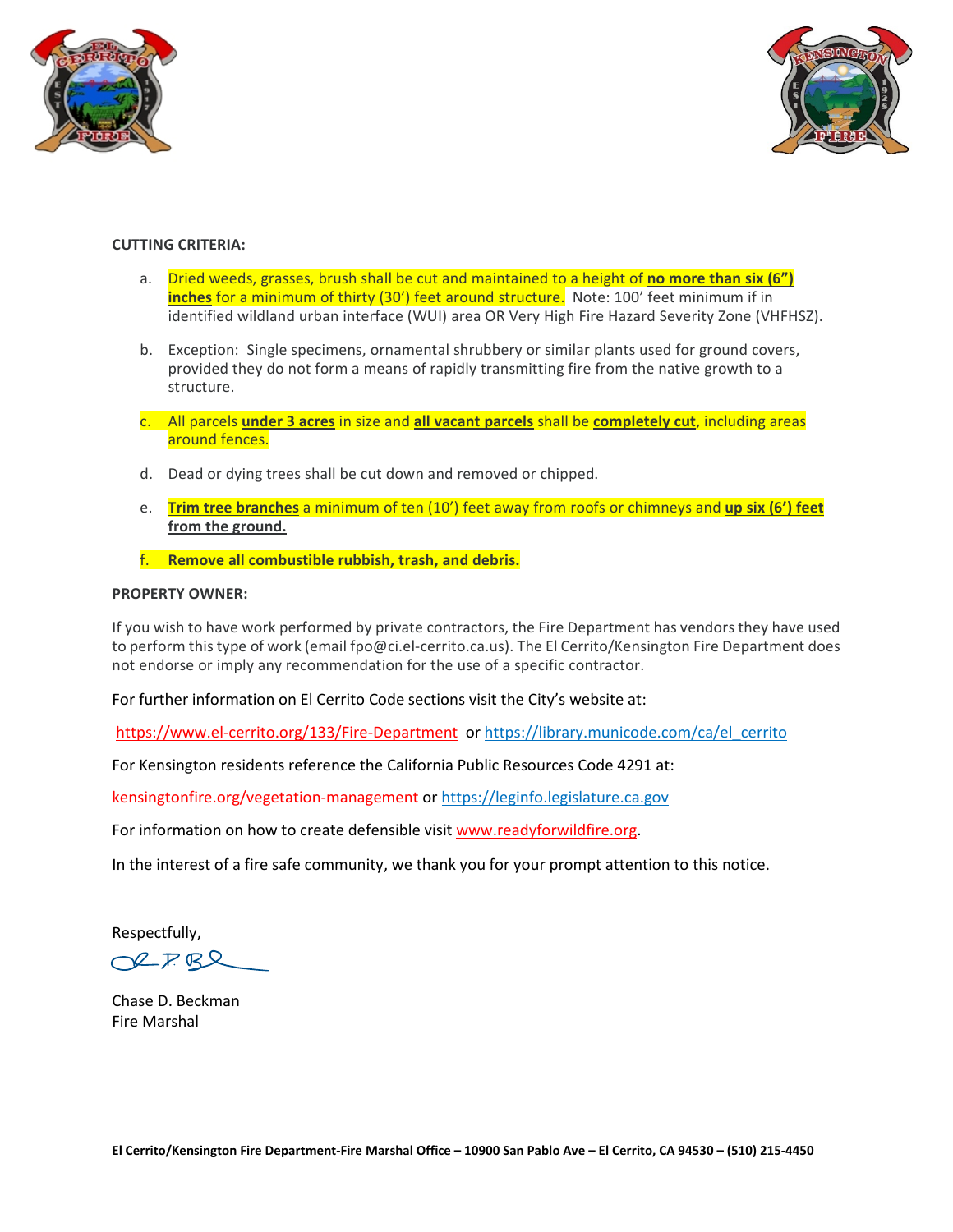

## **EL CERRITO-KENSINGTON FIRE DEPARTMENT**

**Fire Prevention Office 10900 San Pablo Avenue, El Cerrito, CA 94530 (510) 215-4457 FAX (510) 232-4917 fpo@ci.el-cerrito.ca.us**



April 25, 2022

Parcel Number: «APN» Property Address: «Site\_Address», «Site\_City», «Site\_State», «Site\_Zip» Property Owner: «OwnerTenant», «Legal\_Property\_Owner» Property Owner's Address: «Mailing\_Address», «Mailing\_City», «Mailing\_State», «Mailing\_Zip»

Dear Kensington Property Owner:

With the continued drought conditions, the community is facing its peak fire danger earlier than normal. To reduce the fire danger on private property and provide greater community safety, the Fire Department has been inspecting properties and checking for fire hazards. Recently your property listed above was found that it **does not comply** with the Vegetation Management Guidelines set forth in the Kensington Fire Protection District Vegetation Management Standards. You are being notified now so that you may, if you have not already done so, take steps to remove those fire hazard conditions found on your property.

Enclosed is a copy of the Fire Hazard Reduction Inspection form specifying those areas that are not in compliance as well as the Fire Hazard Reduction Guidelines and Fire Hazard Reductions Checklist that can assist you in bringing your property into compliance. More information on the Vegetation Management Standards and Guidelines may be found on the Fire District's website at: [www.kensingtonfire.org](http://www.kensingtonfire.org/) under Vegetation Management Standards. Additional information is also available at [www.readyforwildfire.org](http://www.readyforwildfire.org/) or [www.cafiresafecouncil.org](http://www.cafiresafecouncil.org/) as well as many others.

If you have recently completed the work to meet these standards, no further action is required. If not, your property is required to be brought into compliance no later than May 25, 2022. There is no need to contact Fire Department upon completion as we will be re-inspecting all properties. When the Fire Department has cleared your property, you will receive a follow up letter to inform you that your property is currently in compliance.

On June 8, 2022 at 7:00PM the Kensington Fire Protection Board of Directors will hold a public hearing to declare those properties still not in compliance as a public nuisance. Your property is at risk of being declared a public nuisance and subject to further abatement actions. In accordance with the Government Code, you may appear before the Board at this public hearing to dispute this declaration.

If you have not done so already, please take immediate action to remove those fire hazard conditions and we thank you for your cooperation helping us make Kensington a more fire safe community.

Sincerely,

*Chase Beckman* 

Chase Beckman Fire Marshal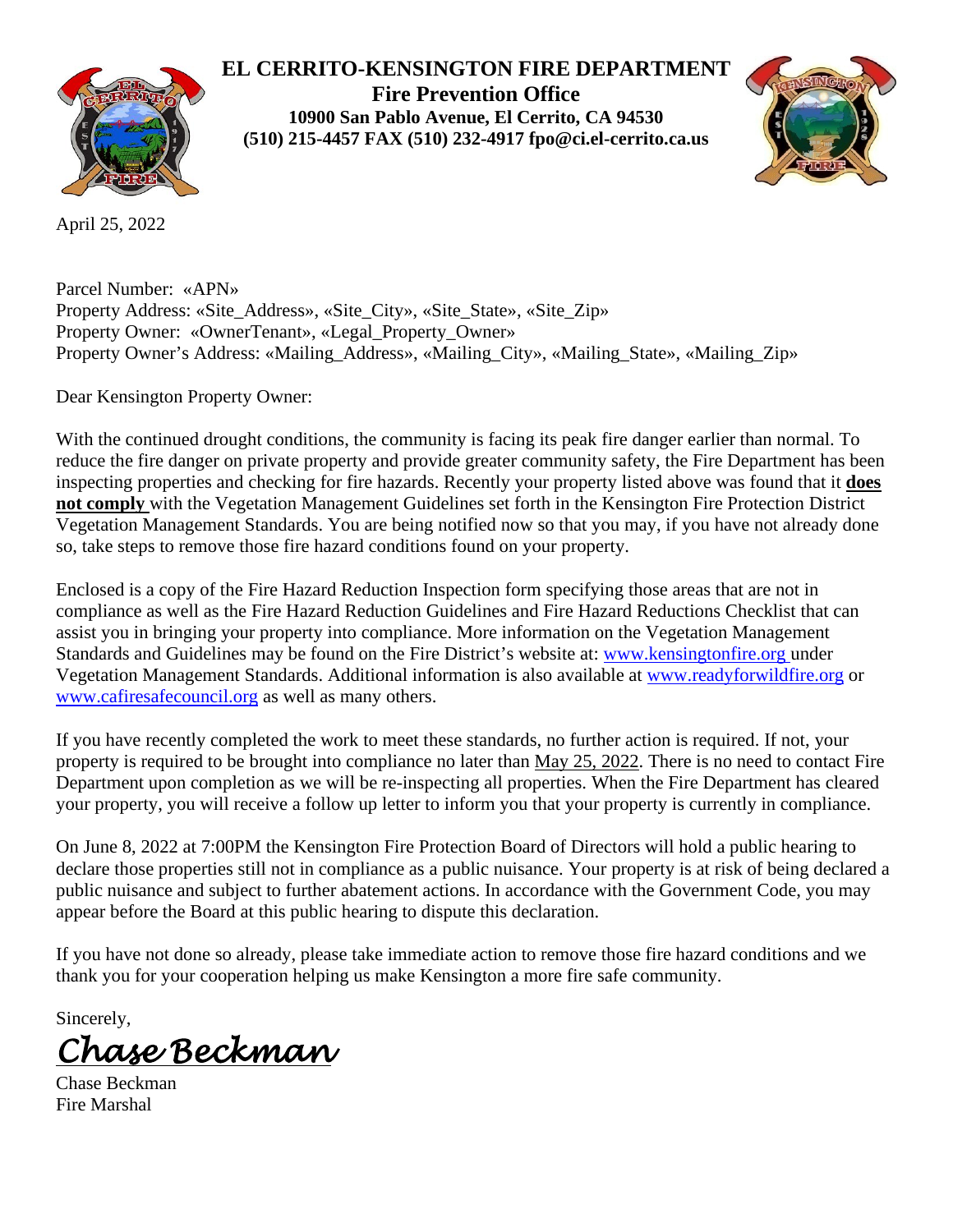

**EL CERRITO FIRE DEPARTMENT**

**KENSINGTON FIRE PROTECTION DISTRICT**



 **10900 San Pablo Avenue, El Cerrito, Ca. 94530 (510)215-4450 Fire Hazard Reduction Inspection**

| Owner/Tenant               | Site Address    | City | <b>State</b> | Zip Code |
|----------------------------|-----------------|------|--------------|----------|
|                            |                 |      |              |          |
| <b>Legal Propety Owner</b> | Mailing Address | City | State        | Zip Code |

APN #

# **YOUR PROPERTY IS NOT IN COMPLIANCE WITH THE FIRE CODE. YOU MUST COMPLETE THE FOLLOWING REQUIREMENTS:**

### **ZONE 1**

**Zero to 30 feet from buildings, structures, decks,etc. in all portions within El Cerrito and Kensington**

- 1. Remove all dead plants, grass and weeds.
- 2. Remove dead or dying leaves and pine needles from your yard, roof and rain gutters.
- $\overline{\phantom{a}}$ **3**. Trees shall be maintained so that no portion is closer than 10 feet from any chimney opening.
- $\overline{\phantom{a}}$ **4**. Trees, shrubs, bushes or other vegetation adjacent to or overhanging any structure shall be maintained free of dead limbs and other combustible matter.
- $\overline{\phantom{a}}$ **5**. On mature trees, limbs should be removed up to 10' above the ground. Smaller trees should be limbed to 1/3 of their height up to 6' above the ground, but in no case less than 18" from the ground.
- $\overline{\phantom{a}}$ **6**. Relocate wood piles to Zone 2 if applicable.
	- **7**. Remove or prune flammable plants and shrubs near windows.
- $\overline{\phantom{a}}$ **8**. Remove vegetation and items that could catch fire from around and under decks.
- $\overline{\phantom{a}}$ **9.** Create a minimum 6-foot separation between trees, shrubs or vegetation and combustible materials.
- $\overline{\phantom{a}}$ **10.** Vacant lots in Zone 1 shall be maintained to be 10 feet wide along the property line.

### **ZONE 2**

### **Thirty to 100 feet from buildings, structures, decks, etc. for all parcels within the Very High Fire Hazard Severity Zone. Zone 1 requirements shall be followed in addition to Zone 2 requirements.**

- 1. Cut or mow weeds and grass to a maximum height of 6 inches.
- $\overline{\phantom{a}}$ 2. All fire hazardous vegetation except for weeds and grass shall be cleared and maintained to a height no greater than 18 inches above the ground.
	- **3.** Vacant lots in Zone 2 shall be maintained to be 30 feet wide along the property line.

#### COMMENTS: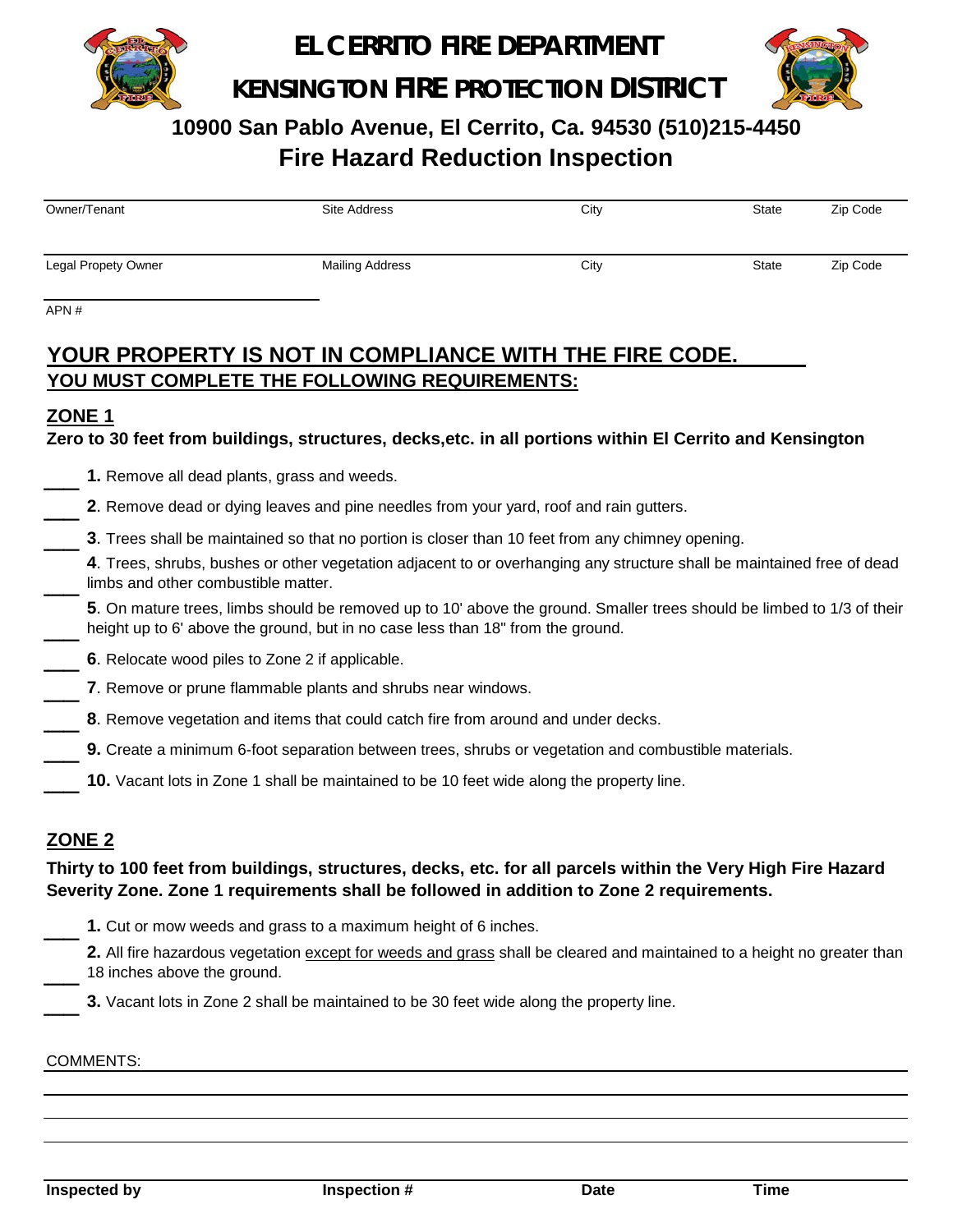

# **KENSINGTON FIRE PROTECTION DISTRICT**

**c/o El Cerrito Fire Department 10900 San Pablo Avenue El Cerrito, CA 94530 (510) 215-4450 FAX (510) 232-4917**

June 13, 2022

Parcel Number: **5XX-XXX-XXX** Property Address: Property Owner: Property Owner's Address:

## **NOTICE TO DESTROY WEEDS AND REMOVE RUBBISH, REFUSE AND OTHER FLAMMABLE MATERIAL**

On **June 8, 2022**, the Kensington Fire Protection District Board of Directors declared that your property in the Kensington community, designated above by address and parcel number, constitutes a public nuisance because of the presence of weeds, rubbish, litter or other flammable material which creates a fire hazard, a menace to the public health, or is otherwise noxious or dangerous.

A previous notice was sent to you informing you of the June 8, 2022 hearing and further informing you of your obligation to remove the weeds, rubbish, refuse and other flammable material from your property. **If you do not immediately abate these nuisance conditions, the District will do so and the costs for removal of the weeds, rubbish, refuse and other flammable material will be assessed against your property as a lien and special assessment.** These removal costs shall then be collected in the time and manner of ordinary municipal taxes.

**You will not receive any further notices from the District prior to this removal.** The District shall perform this removal either through its own staff or through private contract sometime between **July 11, 2022 and August 1, 2022**. It is impossible to predict what it will cost the District to remove these nuisance conditions from your property. The costs depend on the severity of those conditions. In past years these abatement costs have sometimes exceeded \$8,000 per parcel for those parcels with severe nuisance conditions.

The Kensington Fire Protection District Board of Directors will hold a public hearing on **September 14, 2022 at 7:00 p.m.** At this hearing, the Board will receive the staff report and cost of abatement for your property. Objections to the abatement costs can be heard at this public hearing. Contact the Fire Department for the location of the meeting or go to the Kensington Fire Protection District website at<https://www.kensingtonfire.org/meetings> for meeting information.

If you have any questions, contact the Fire Department at 10900 San Pablo Avenue, El Cerrito, CA 94530. The phone number is (510) 215-4457.

 *Chase Beckman*

 Chase Beckman Fire Marshal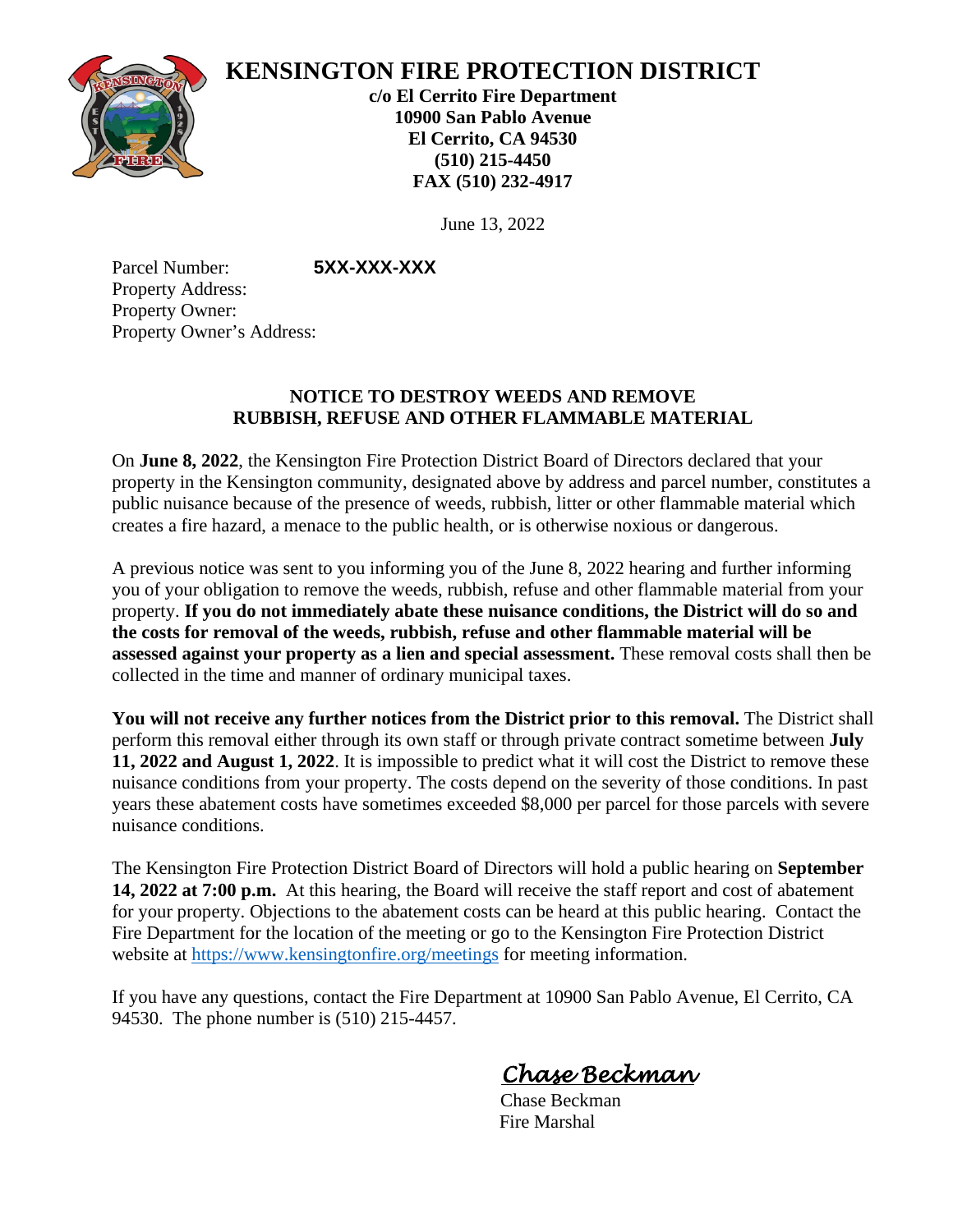# **Kensington Fire Protection District Fire Hazard Reduction Guidelines**



#### *Zone 1*

Zone 1 extends 30 feet from buildings, structures, decks, etc.in all portions within the community of Kensington including the designated Very High Fire Hazard Severity (VHFHS) Zones. Vacant lots in Zone 1 shall be maintained to be 10 feet wide along the property line.

- Remove all dead plants, grass and weeds (vegetation).
- Remove dead or dry leaves and pine needles from your yard, roof and rain gutters.
- Trees shall be maintained so that no portion is closer than 10 feet from any chimney opening.
- Trees, shrubs, bushes or other vegetation adjacent to or overhanging any structure shall be maintained free of dead limbs and other combustible matter such as vines and loose papery bark.
- On mature trees, limbs should be removed up to 10' above the ground. Smaller trees should be limbed to  $1/3<sup>rd</sup>$  of their height up to 6' above the ground, but in no case less than 18 inches from the ground.
- Relocate wood piles to Zone 2 if applicable.
- Remove or prune flammable plants and shrubs near windows.
- Remove vegetation and items that could catch fire from around and under decks.
- Create a minimum 6-foot separation between trees, shrubs or vegetation and combustible materials.

#### *Zone 2*

Zone 2 extends from 30 feet to 100 feet out from buildings, structures, decks, etc. in only those areas within the community of Kensington designated as the Very High Fire Hazard Severity (VHFHS) Zones. Vacant lots in Zone 2 shall be maintained to be 30 feet wide along the property line. NOTES: (1) All Zone 1 requirements shall be followed in addition to the following Zone 2 requirements: (2) The vast majority of the entire community of Kensington is in the VHFHSZ.

- Cut or mow weeds and grass shall be cleared to a maximum height of 6 inches.
- All fire hazardous vegetation except for weeds and grass shall be cleared and maintained to a height no greater than 18 inches above the ground.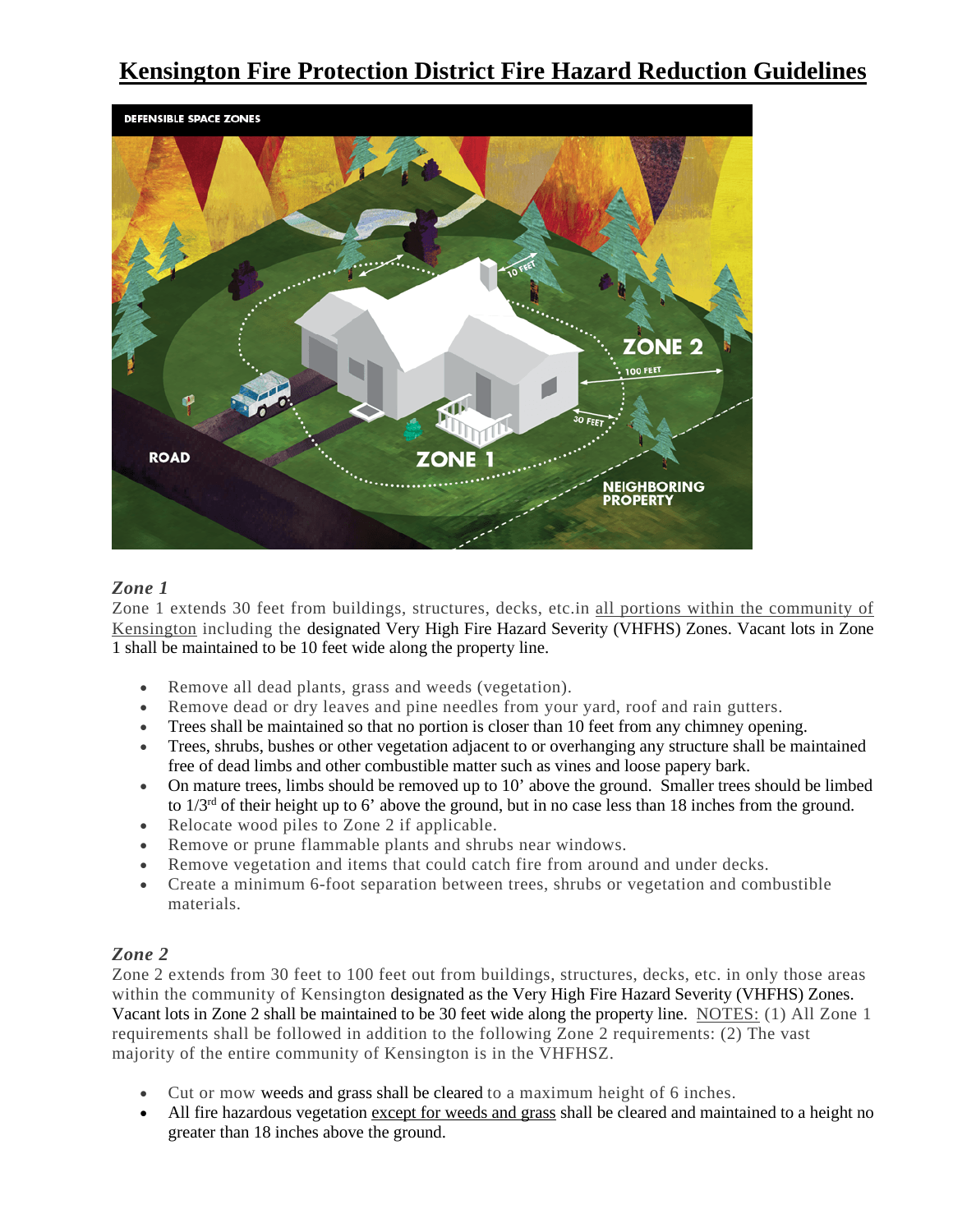



# **Zone 1 Requirements**

| <b>Definition:</b> Zone 1 extends 30 feet from buildings, structures, decks, etc.in all portions |
|--------------------------------------------------------------------------------------------------|
| within the community of Kensington including the designated Very High Fire Hazard Severity       |
| (VHFHS) Zones                                                                                    |

|  | Remove all dead plants, grass and weeds within 30 feet of buildings, structures, decks, etc. |  |  |  |  |  |  |  |  |  |  |  |  |
|--|----------------------------------------------------------------------------------------------|--|--|--|--|--|--|--|--|--|--|--|--|
|--|----------------------------------------------------------------------------------------------|--|--|--|--|--|--|--|--|--|--|--|--|

|  |  |  | Remove dead or dry leaves and pine needles from your yard, roof and rain gutters |  |  |  |  |  |  |  |  |  |  |  |
|--|--|--|----------------------------------------------------------------------------------|--|--|--|--|--|--|--|--|--|--|--|
|--|--|--|----------------------------------------------------------------------------------|--|--|--|--|--|--|--|--|--|--|--|

|  | $\Box$ Trees shall be maintained so that no portion is closer than 10 feet from any chimney opening |  |  |
|--|-----------------------------------------------------------------------------------------------------|--|--|
|  |                                                                                                     |  |  |

| Trees, shrubs, bushes or other vegetation adjacent to or overhanging any structure shall be    |
|------------------------------------------------------------------------------------------------|
| maintained free of dead limbs and other combustible matter such as vines and loose papery bark |

| $\Box$ On mature trees, limbs should be removed up to 10' above the ground. Smaller trees should be          |  |  |  |  |
|--------------------------------------------------------------------------------------------------------------|--|--|--|--|
| limbed to $1/3^{rd}$ of their height up to 6' above the ground, but in no case less than 18" from the ground |  |  |  |  |

Relocate wood piles to Zone 2 if applicable

- Remove or prune flammable plants and shrubs near windows
	- **Remove vegetation and items that could catch fire from around and under decks** 
		- Create a minimum 6-foot separation between trees, shrubs or vegetation and combustible materials
	- Vacant lots in Zone 1 shall be maintained to be 10 feet wide along the property line

## **Zone 2 Requirements**

**Definition: Zone 2 extends from 30 feet to 100 feet out from buildings, structures, decks, etc. in those areas within the community of Kensington designated as the Very High Fire Hazard Severity (VHFHS) Zones. NOTE: All Zone 1 requirements shall be followed in addition to the following Zone 2 requirements**

Cut or mow weeds and grass shall be cleared to a maximum height of 6 inches



All fire hazardous vegetation except for weeds and grass shall be cleared and maintained to a height no greater than 18 inches above the ground



**To find out if your property is located within the Very High Fire Hazard Severity Zone, go to** :<https://egis.fire.ca.gov/FHSZ/> **On the upper left hand side, click on the bottom icon for Address Search.**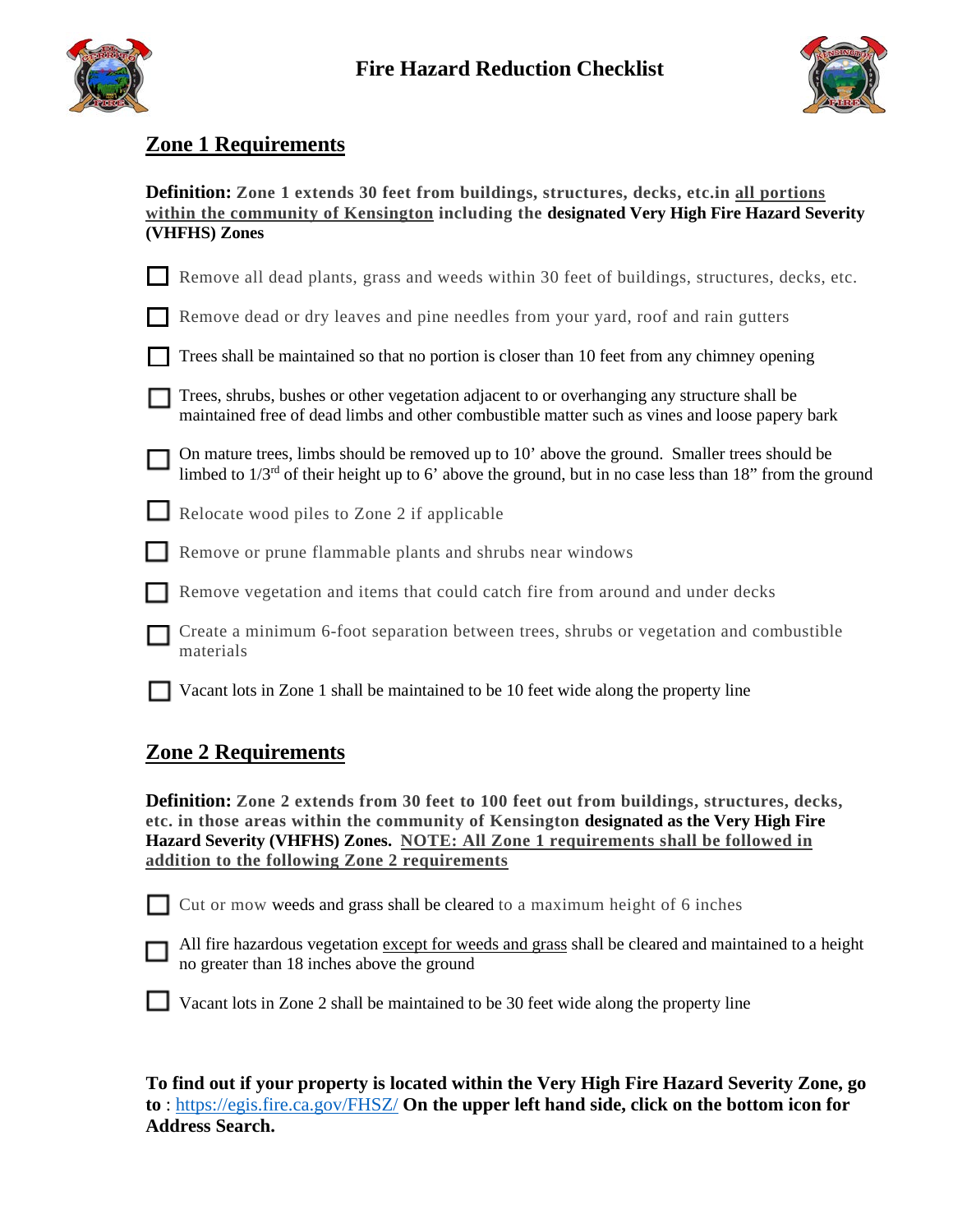# **Kensington Fire Protection District Fire Hazard Reduction Program**

#### **I. INTRODUCTION**

#### A. Purpose of Vegetation Management Standards

California communities have experienced devastating fire loss because of the severity of fires which occur in the wildland interface areas. These areas exist in the community of Kensington. In these areas the risk of conflagration is increased further by homeowners who create or do not maintain landscaping on their properties. Homes are threatened by fire every year in California largely because of heavy vegetation fuel load very near structures.

Very High Fire Hazard Severity Zones (VHFHSZ) have been identified within the Kensington community by the Kensington Fire Protection District and CAL Fire. As specified by State Law AB 337, property owners within the VHFHSZ must take special precautions with their property, including vegetation management, to reduce the risk of fire. All Kensington property owners must comply with the District's Fire Hazard Reduction standards.

The buildup of unmanaged vegetation, whether native or non-native, steep hillsides with canyons, draws, and periods of extremely hot, dry weather all combine to create in Kensington the potential for catastrophic fire behavior. Catastrophic fires can destroy large numbers of homes, threaten public safety and severely damage the natural areas which contribute to our high quality of living.

A key goal of Kensington's community fire protection planning is to reduce the level of fire hazards throughout the community and particularly in the VHFHSZ. While it is not possible to eliminate all threats of catastrophic wildfire, fire hazards can be reduced to acceptable levels and still allow a "green" community.

Vegetation management planning in the VHFHS Zone focuses on areas where fire poses the greatest risk to life and property. Fires will continue to be a part of California urban living. By implementing vegetation management standards, Kensington residents can significantly reduce the potential a small fire will grow into a catastrophic event. An important component of reducing the community's fire risk requires vegetation management to be practiced by all property owners.

No person shall be prosecuted criminally under the provisions of Section 4 of the Kensington Fire Protection District Ordinance 95-1 until that person has received written notice of how that property violates these standards and until that person has had the reasonable opportunity to meet with District staff concerning the violation. Civil Enforcement of these guidelines as provided for in Section 5 of Ordinance 95-1, pursuant to California Health and Safety Code Section 14912 et. seq. Civil procedures for fire hazard abatement include providing the property owner with (1) written notice on how the property violates these guidelines, (2) reasonable opportunity to comply with the guidelines and (3) opportunity to be heard before the Board of Directors of the Kensington Fire Protection District.

#### **II. FIRE HAZARD REDUCTION GUIDELINES**

Many factors combine to create a fire hazard on any specific property. It is difficult to single out a specific vegetation species or configuration to declare it either fire hazardous or completely fire safe in all situations. The Fire Department has developed guidelines conforming to State Law and National Fire Protection Standards which address most situations found on private property within Kensington.

#### A. Hazard Zones

A portion of the Kensington community lies adjacent or near to large wildland areas containing steep slopes and naturally growing vegetation. Every year under certain critical weather conditions, the neighborhoods near these wildland areas are at heightened risk of seasonal wildfire sweeping into the community and burning homes. These areas at heightened risk of wildfire have been designated as Very High Fire Hazard Severity (VHFHS) Zones as designated by CAL Fire. Fire hazard reduction measures common to the entire community are required on both vacant and developed lots.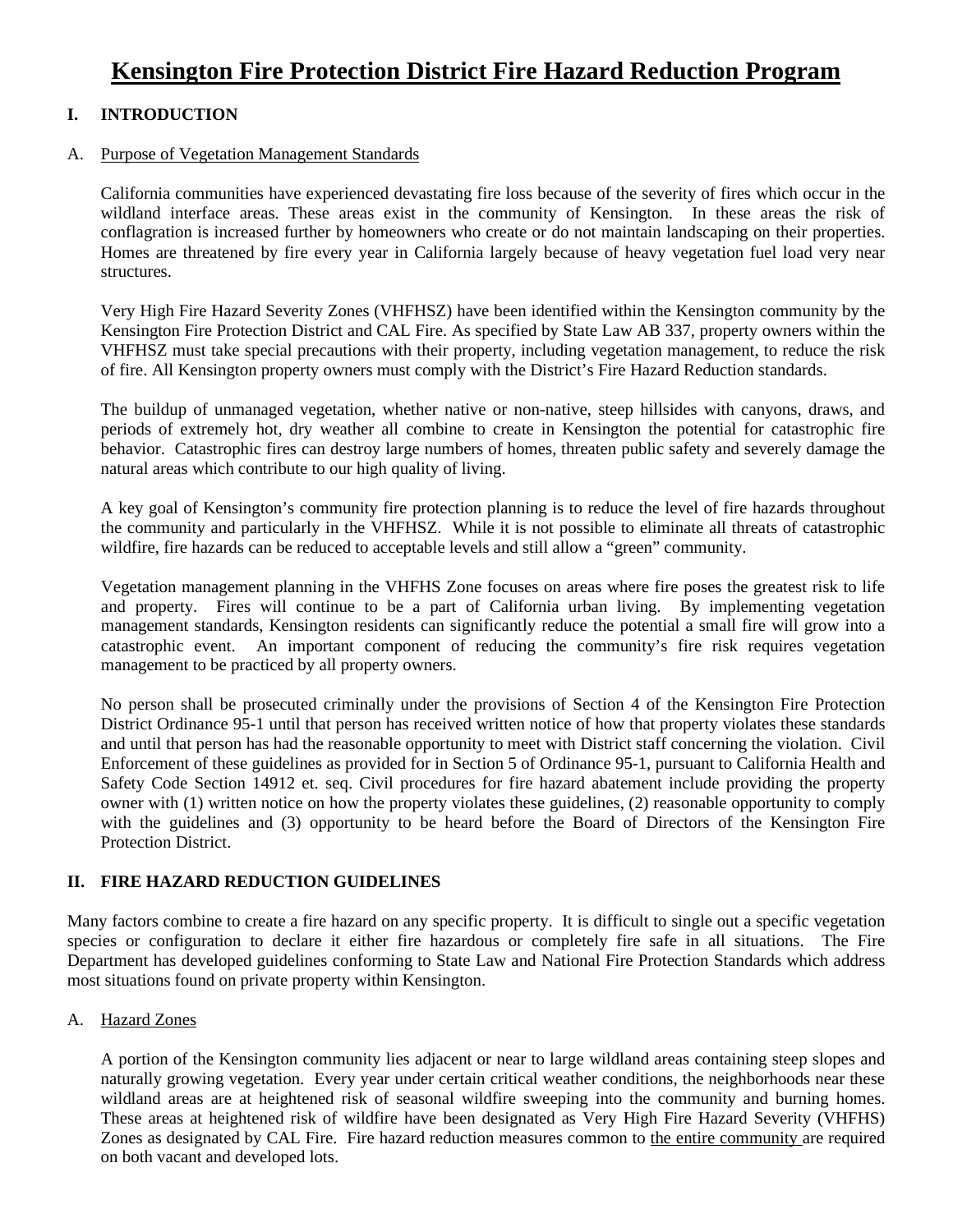#### **Page 2**

#### B. Defensible Space

Defensible space is essential to improve your home's chance of surviving a wildfire. It is the buffer you create between a building on your property and the grass, trees, shrubs, or any wildland area that surround it. This space is needed to slow or stop the spread of wildfire and it helps protect your home from catching fire—either from direct flame contact or radiant heat. Defensible space is also important for the protection of the firefighters defending your home.

#### Defensible Space Zones

Two zones make up the required 100 feet of defensible space.



#### *Zone 1*

Zone 1 extends 30 feet from buildings, structures, decks, etc.in all portions within the community of Kensington including the designated Very High Fire Hazard Severity (VHFHS) Zones. Vacant lots in Zone 1 shall be maintained to be 10 feet wide along the property line.

- Remove all dead plants, grass and weeds (vegetation).
- Remove dead or dry leaves and pine needles from your yard, roof and rain gutters.
- Trees shall be maintained so that no portion is closer than 10 feet from any chimney opening.
- Trees, shrubs, bushes or other vegetation adjacent to or overhanging any structure shall be maintained free of dead limbs and other combustible matter such as vines and loose papery bark.
- On mature trees, limbs should be removed up to 10' above the ground. Smaller trees should be limbed to  $1/3<sup>rd</sup>$ of their height up to 6' above the ground, but in no case less than 18 inches from the ground.
- Relocate wood piles to Zone 2 if applicable.
- Remove or prune flammable plants and shrubs near windows.
- Remove vegetation and items that could catch fire from around and under decks.
- Create a minimum 6-foot separation between trees, shrubs or vegetation and combustible materials.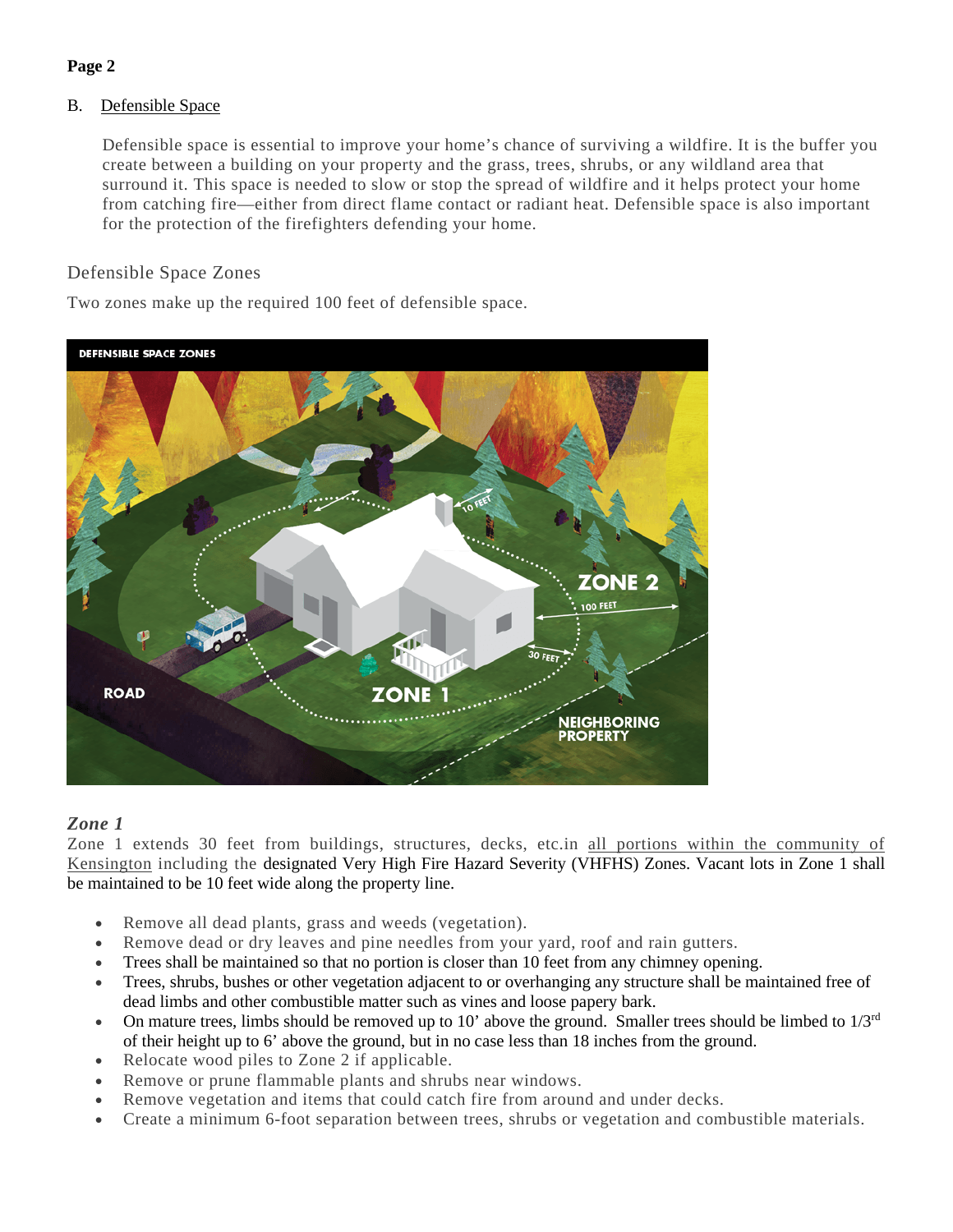*Zone 2*

Zone 2 extends from 30 feet to 100 feet out from buildings, structures, decks, etc. in only those areas within Kensington designated as the Very High Fire Hazard Severity (VHFHS) Zones. Vacant lots in Zone 2 shall be maintained to be 30 feet wide along the property line. NOTES: (1) All Zone 1 requirements shall be followed in addition to the following Zone 2 requirements. (2) The vast majority of the entire community of Kensington is in the VHFHSZ.

- Cut or mow weeds and grass shall be cleared to a maximum height of 6 inches.
- All fire hazardous vegetation except for weeds and grass shall be cleared and maintained to a height no greater than 18 inches above the ground.
- C. Additional Considerations for Vegetation Management
	- 1. The Fire Hazard Abatement Program is intended to promote community fire safety by reducing the combustible vegetation fuel mass on private properties. Clearing vegetation by heavy construction methods, such as grading, discing, trenching or dozing shall require special permits from the County. **Disposal by burning is not permitted**.
	- 2. Any parcel where slope stability will be threatened by removal of plants may be exempt from treatment requirements or subject to alternate treatments. The property owner must submit a report documenting the probability of slope failure due to vegetation removal, prepared by a licensed civil, geotechnical or soils engineer. The report shall propose alternative treatment methods to address fire hazards. The report will be reviewed by staff. Review and acceptance by the District of alternative treatment will supersede other requirements.
	- 3. Any parcel or lot which includes plant or animal species that are rare, endangered or of special concern may qualify for alternative plant treatment and spacing requirements. The property owner must submit a report from a qualified resource biologist or landscape architect describing the species, actions required to preserve its environmental value, and proposed alternative measures to address fire hazards. The report will be reviewed by the District. Review and acceptance by the District of alternative treatment will supersede other requirements.
- D. Planting Considerations

Any plant will burn if the conditions are right. Some plants are considered to be extremely flammable while other plants are considered to have some resistance to fire. Verifiable tests of fire exposure characteristics for all specific ornamental landscaping plants are not available.

The Vegetation Management Standards for the Kensington Fire Protection District utilizes available information from the Diablo Firesafe Council at <http://diablofiresafe.org/tolerance.html> under Table 1 Plants with a Favorable Fire performance Rating in 3 or More References.

At the base of trees and shrubs, replace flammable vegetation with bark, mulch, rock, gravel or low-growing or more fire-resistant ground covers. This cover reduces the fire danger and minimizes weeds.

Avoid placing medium-sized shrubs beneath trees or taller shrubs. By breaking up the available fuel mass in ornamental landscaping, a fire will be kept at lower intensity, flame lengths will be shorter and fire will be less likely to form a continuous line or front.

E. Structural Fire Safety

The District's roofing and vegetation management standards are designed to reduce the amount of airborne burning material, limiting fire spread. Once a fire starts, it is often accelerated by wind-borne burning material.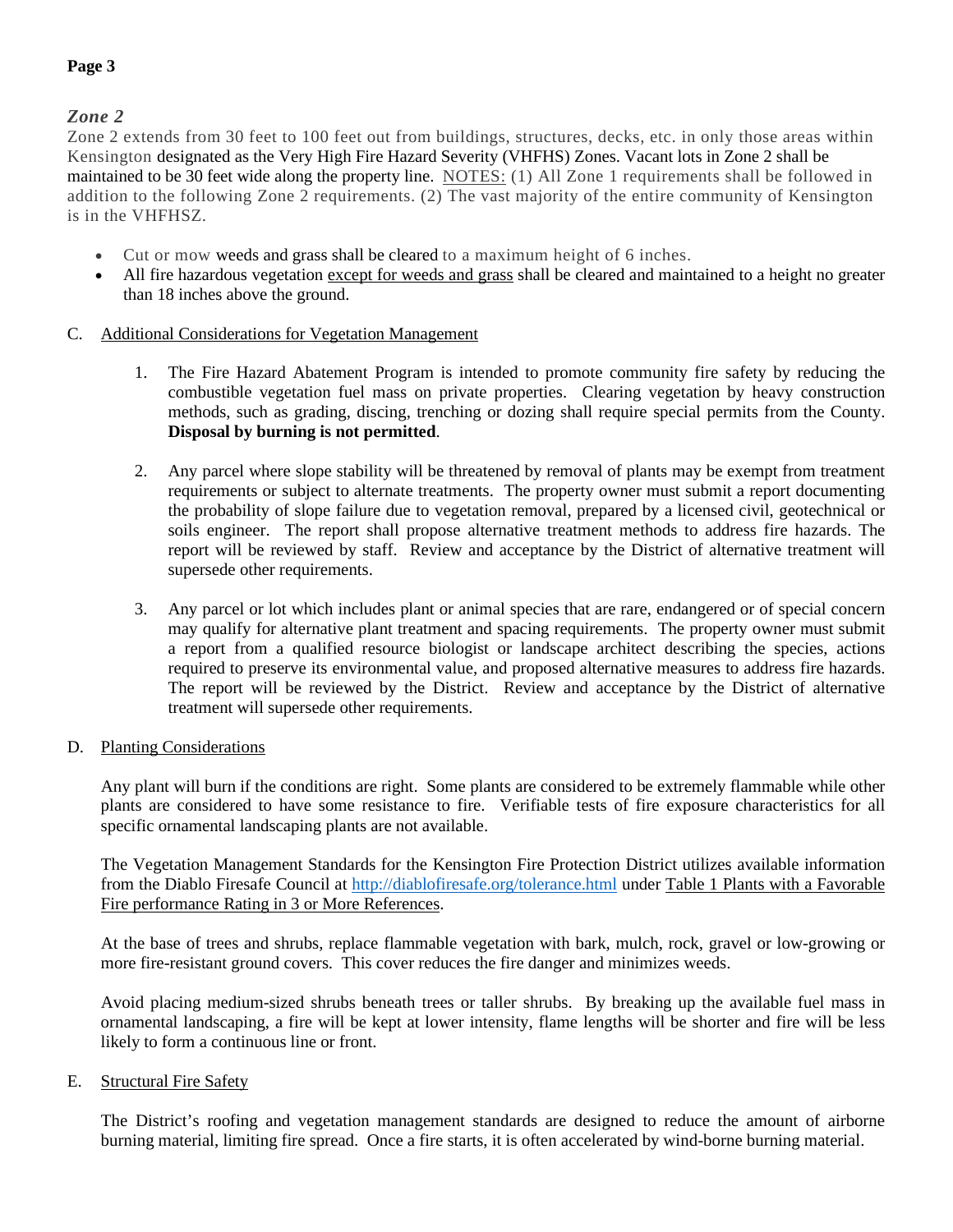#### **Page 4**

Burning embers or brands are the main source of fire spread in mixed urban-wildland fires. The roof of a house is most vulnerable to this type of ignition followed by openings such as vents. Spark arresters with a maximum of ½ inch openings in the mesh are required over the outlet of every chimney. Class A is the top rating for fire resistive roofing, followed by Classes B and C. State and District Ordinance requires that all roofing be Class B or better, and wood shake shingle roofing materials are prohibited in new construction or replacement of more than 50% of the roof. It is recommended to cover vent openings with ¼ inch openings in the mesh to prevent flying embers from entering the structure.

#### **III. GLOSSARY OF TERMS**

The following terms are used to describe the vegetation management standards in California State Law and in the Kensington Fire Protection District's Fire Hazard Reduction Program.

**Very High Fire Hazard Severity (VHFHS) Zones**: Any geographic area designated per Government Code Section 51178 to contain the type and condition of vegetation, topography, weather and structure density to potentially increase the possibility of wildland conflagration fires. As a community adjacent to extensive wildland areas, the community of Kensington is made up on mostly VHFHS zones. A CAL Fire interactive map of these zones is available at [https://egis.fire.ca.gov/FHSZ/.](https://egis.fire.ca.gov/FHSZ/) Fire hazard reduction standards are more extensive for properties located within VHFHS zones.

**Defensible Space**: A concept in landscape design for homes which provides a band of managed vegetation around a home that slows movement of fire by reducing or denying fuel and provides a space for firefighters to take a stand to protect the house.

**Fire Resistant Plants**: A relative term used to describe plants that are "more resistant: or "less resistant" than other plants to fire. Given enough heat, all vegetation will burn. Yet plants in fact differ in how fast they burn, how high a flame they produce and their ability to survive fire. Fire resistance is enhanced by higher amounts of moisture within twigs and foliage. Fire-resistant plants can lose this quality altogether if not property maintained and irrigated. The Vegetation Management Standards for Kensington utilizes available information from the Diablo Firesafe Council at <http://diablofiresafe.org/tolerance.html> under Table 1 Plants with a Favorable Fire performance Rating in 3 or More References.

**Fire Hazardous Vegetation**: Plants which can burn easily because they generate dry undergrowth, contain flammable oils or produce significant quantities of dead or dying material. Hazardous vegetation is fuel which must be removed or strictly maintained so as not to constitute a fire hazard by igniting easily and then contributing to rapid fire spread. Seasonally dry grass, weeds, brush, and unmaintained and unirrigated trees and ornamental vegetation are examples of fire hazardous vegetation. Properly chipped, mulched and disbursed material does not constitute fire hazardous vegetation. Fire hazardous vegetation is also known as **flammable vegetation and combustible growth**.

**Ornamental Landscaping**: Decorative plants growing within a tended garden or yard which are appropriately irrigated, maintained and located to provide aesthetic decoration and functional utility, such as privacy screening, shade, weed suppression and erosion control. The use of fire-resistant plants and the removal of fire hazardous vegetation will enhance fire safety.

**Zone 1:** Extends 30 feet from buildings, structures, decks, etc.in all portions within the community of Kensington including the designated Very High Fire Hazard Severity (VHFHS) Zones. In Zone 1 vacant lots shall be maintained to be 10 feet wide along the property line.

**Zone 2:** Extends from 30 feet to 100 feet out from buildings, structures, decks, etc. in those areas within the community of Kensington designated as the Very High Fire Hazard Severity (VHFHS) Zones. In Zone 2 vacant lots shall be maintained to be 30 feet wide along the property line. For properties within Zone 2, all Zone 1 requirements shall be enforced in addition to Zone 2 requirements.